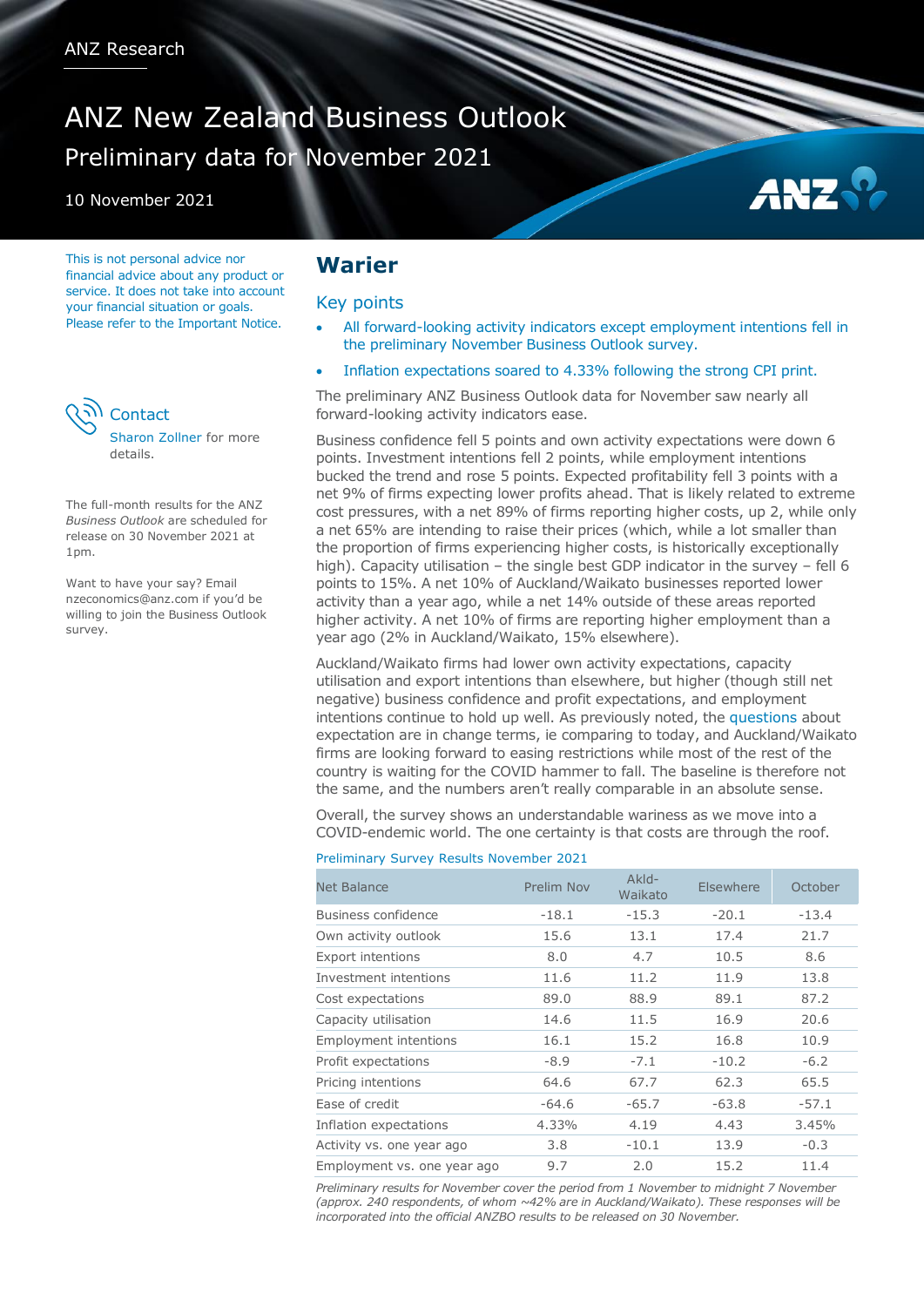

Source: ANZ, Statistics NZ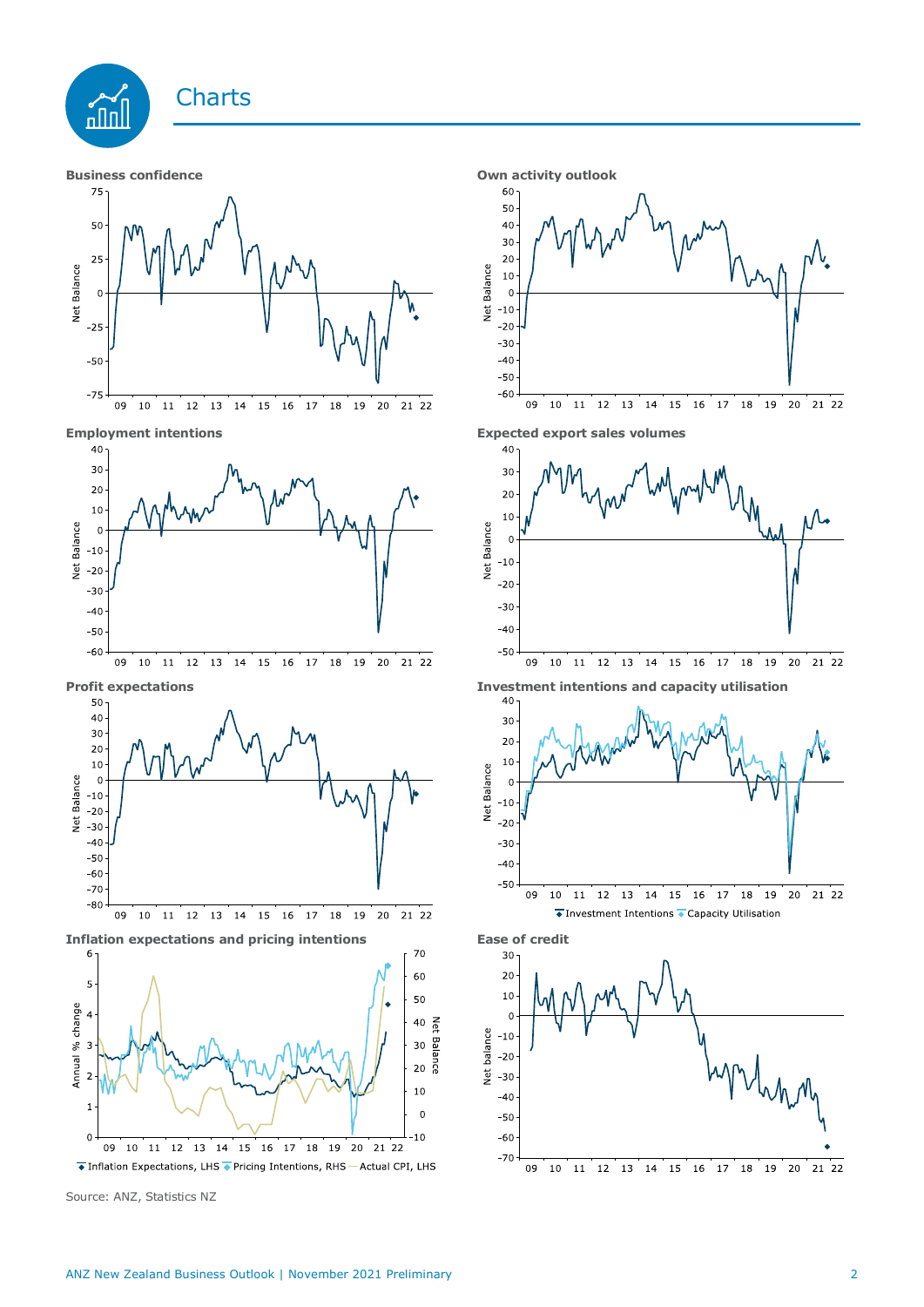

## Meet the team

We welcome your questions and feedback. Click [here](https://www.anz.co.nz/about-us/economic-markets-research/economics-research-team/) for more information about our team.



#### **Sharon Zollner** Chief Economist

Follow Sharon on Twitter @sharon\_zollner

Telephone: +64 27 664 3554 Email: [sharon.zollner@anz.com](mailto:sharon.zollner@anz.com) General enquiries: [research@anz.com](mailto:research@anz.com)

Follow ANZ Research @ANZ\_Research (global)



## **David Croy** Senior Strategist

Market developments, interest rates, FX, unconventional monetary policy, liaison with market participants.

Telephone: +64 4 576 1022 Email: [david.croy@anz.com](mailto:david.croy@anz.com)



## **Miles Workman**  Senior Economist

Macroeconomic forecast coordinator, fiscal policy, economic risk assessment and credit developments.

Telephone: +64 21 661 792 Email: [miles.workman@anz.com](mailto:miles.workman@anz.com)



#### **Kyle Uerata** Economic Statistician

Economic statistics, ANZ proprietary data (including ANZ Business Outlook), data capability and infrastructure.

Telephone: +64 21 633 894 Email: [kyle.uerata@anz.com](mailto:Kyle.Uerata@anz.com)



## **Susan Kilsby** Agricultural Economist

Primary industry developments and outlook, structural change and regulation, liaison with industry.

Telephone: +64 21 633 469 Email: [susan.kilsby@anz.com](mailto:susan.kilsby@anz.com)



## **Finn Robinson** Economist

Macroeconomic forecasting, economic developments, labour market dynamics, inflation and monetary policy.

Telephone: +64 21 629 553 Em30ail: [finn.robinson@anz.com](mailto:finn.robinson@anz.com)

#### **Natalie Denne** PA / Desktop Publisher

Business management, general enquiries, mailing lists, publications, chief economist's diary.

Telephone: +64 21 253 6808 Email: [natalie.denne@anz.com](mailto:natalie.denne@anz.com)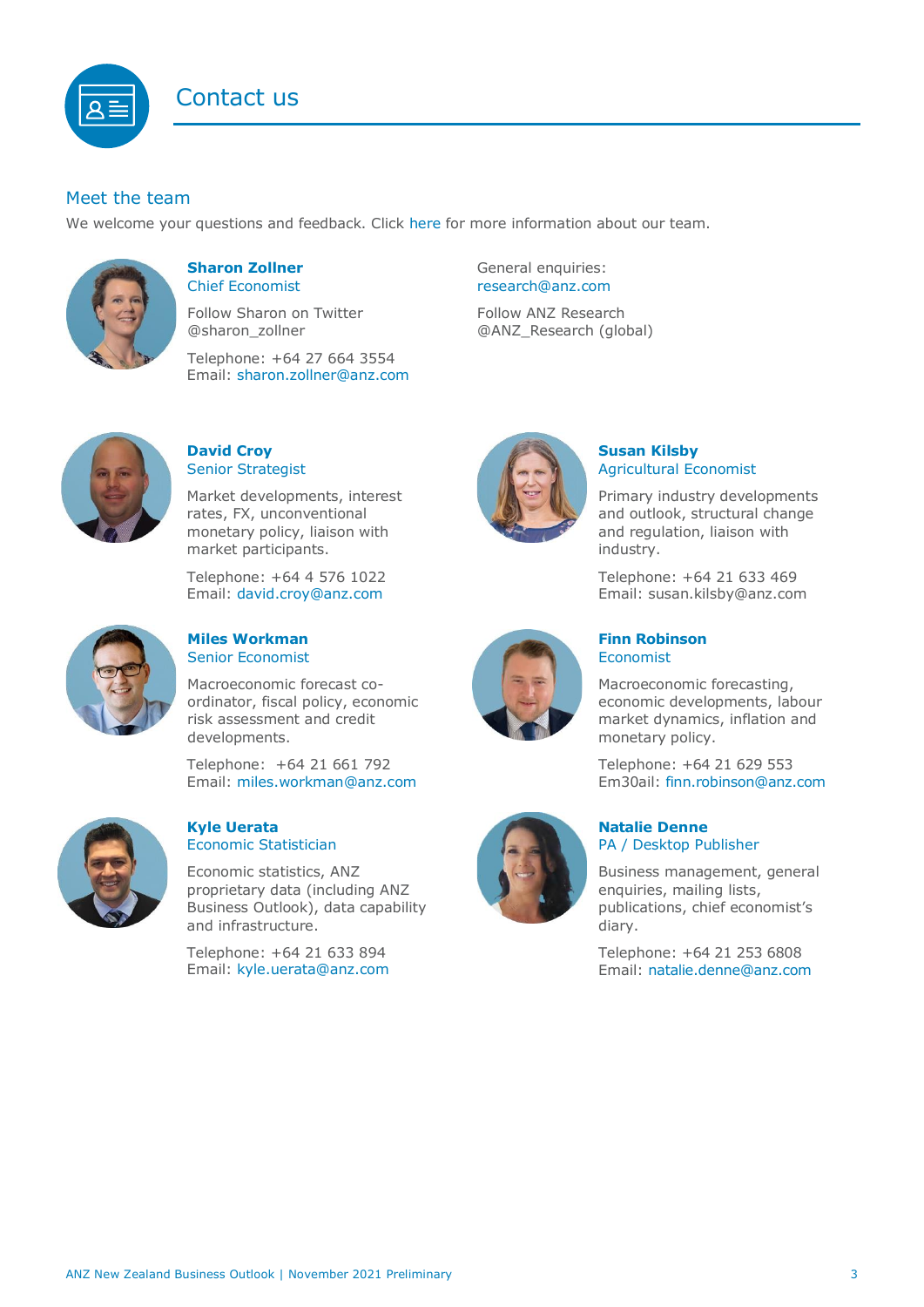



Last updated: 15 October 2021

This document is intended for ANZ's Institutional, Markets and Private Banking clients. It should not be forwarded, copied or distributed. The opinions and research contained in this document are (a) not personal advice nor financial advice about any product or service; (b) provided for information only; and (c) intended to be general in nature and does not take into **account your financial situation or goals.**

This document may be restricted by law in certain jurisdictions. Persons who receive this document must inform themselves about and observe all relevant restrictions.

**Disclaimer for all jurisdictions:** This document is prepared and distributed in your country/region by either: Australia and New Zealand Banking Group Limited (ABN11 005 357 522) (**ANZ**); or its relevant subsidiary or branch (each, an **Affiliate**), as appropriate or as set out below.

This document is distributed on the basis that it is only for the information of the specified recipient or permitted user of the relevant website (**recipients**).

This document is solely for informational purposes and nothing contained within is intended to be an invitation, solicitation or offer by ANZ to sell, or buy, receive or provide any product or service, or to participate in a particular trading strategy.

Distribution of this document to you is only as may be permissible by the laws of your jurisdiction, and is not directed to or intended for distribution or use by recipients resident or located in jurisdictions where its use or distribution would be contrary to those laws or regulations, or in jurisdictions where ANZ would be subject to additional licensing or registration requirements. Further, the products and services mentioned in this document may not be available in all countries.

ANZ in no way provides any financial, legal, taxation or investment advice to you in connection with any product or service discussed in this document. Before making any investment decision, recipients should seek independent financial, legal, tax and other relevant advice having regard to their particular circumstances.

Whilst care has been taken in the preparation of this document and the information contained within is believed to be accurate, ANZ does not represent or warrant the accuracy or completeness of the information Further, ANZ does not accept any responsibility to inform you of any matter that subsequently comes to its notice, which may affect the accuracy of the information in this document.

Preparation of this document and the opinions expressed in it may involve material elements of subjective judgement and analysis. Unless specifically stated otherwise: they are current on the date of this document and are subject to change without notice; and, all price information is indicative only. Any opinions expressed in this document are subject to change at any time without notice.

ANZ does not guarantee the performance of any product mentioned in this document. All investments entail a risk and may result in both profits and losses. Past performance is not necessarily an indicator of future performance. The products and services described in this document may not be suitable for all investors, and transacting in these products or services may be considered risky.

ANZ expressly disclaims any responsibility and shall not be liable for any loss, damage, claim, liability, proceedings, cost or expense (Liability) arising directly or indirectly and whether in tort (including negligence), contract, equity or otherwise out of or in connection with this document to the extent permissible under relevant law. Please note, the contents of this document have not been reviewed by any regulatory body or authority in any jurisdiction.

ANZ and its Affiliates may have an interest in the subject matter of this document. They may receive fees from customers for dealing in the products or services described in this document, and their staff and introducers of business may share in such fees or remuneration that may be influenced by total sales, at all times received and/or apportioned in accordance with local regulatory requirements. Further, they or their customers may have or have had interests or long or short positions in the products or services described in this document, and may at any time make purchases and/or sales in them as principal or agent, as well as act (or have acted) as a market maker in such products. This document is published in accordance with ANZ's policies on conflicts of interest and ANZ maintains appropriate information barriers to control the flow of information between businesses within it and its Affiliates.

Your ANZ point of contact can assist with any questions about this document including for further information on these disclosures of interest.

**Country/region specific information:** Unless stated otherwise, this document is distributed by Australia and New Zealand Banking Group Limited (**ANZ**).

**Australia.** ANZ holds an Australian Financial Services licence no. 234527. For a copy of ANZ's Financial Services Guide please or request from your ANZ point of contact.

**Brazil, Brunei, India, Japan, Kuwait, Malaysia, Switzerland, Taiwan.** This document is distributed in each of these jurisdictions by ANZ on a cross-border basis.

**Cambodia.** The information contained in this document is confidential and is provided solely for your use upon your request. This does not constitute or form part of an offer or solicitation of any offer to engage services, nor should it or any part of it form the basis of, or be relied in any connection with, any contract or commitment whatsoever. ANZ does not have a licence to undertake banking operations or securities business or similar business, in Cambodia. By requesting financial services from ANZ, you agree, represent and warrant that you are engaging our services wholly outside of Cambodia and subject to the laws of the contract governing the terms of our engagement. **European Economic Area (EEA):** *United Kingdom.* ANZ is authorised in the United Kingdom by the Prudential Regulation Authority (**PRA**) and is subject to regulation by the Financial Conduct Authority (**FCA**) and limited regulation by the PRA. Details about the extent of our regulation by the PRA are available from us on request. This document is distributed in the United Kingdom by Australia and New Zealand Banking Group Limited ANZ solely for the information of persons who would come within the FCA definition of "eligible counterparty" or "professional client". It is not intended for and must not be distributed to any person who would come within the FCA definition of "retail client". Nothing here excludes or restricts any duty or liability to a customer which ANZ may have under the UK Financial Services and Markets Act 2000 or under the regulatory system as defined in the Rules of the Prudential Regulation Authority (**PRA**) and the FCA. ANZ is authorised in the United Kingdom by the PRA and is subject to regulation by the FCA and limited regulation by the PRA. Details about the extent of our regulation by the PRA are available from us on request.

**Fiji.** For Fiji regulatory purposes, this document and any views and recommendations are not to be deemed as investment advice. Fiji investors must seek licensed professional advice should they wish to make any investment in relation to this document.

**Hong Kong.** This publication is issued or distributed in Hong Kong by the Hong Kong branch of ANZ, which is registered at the Hong Kong Monetary Authority to conduct Type 1 (dealing in securities), Type 4 (advising on securities) and Type 6 (advising on corporate finance) regulated activities. The contents of this publication have not been reviewed by any regulatory authority in Hong Kong.

**India.** If this document is received in India, only you (the specified recipient) may print it provided that before doing so, you specify on it your name and place of printing.